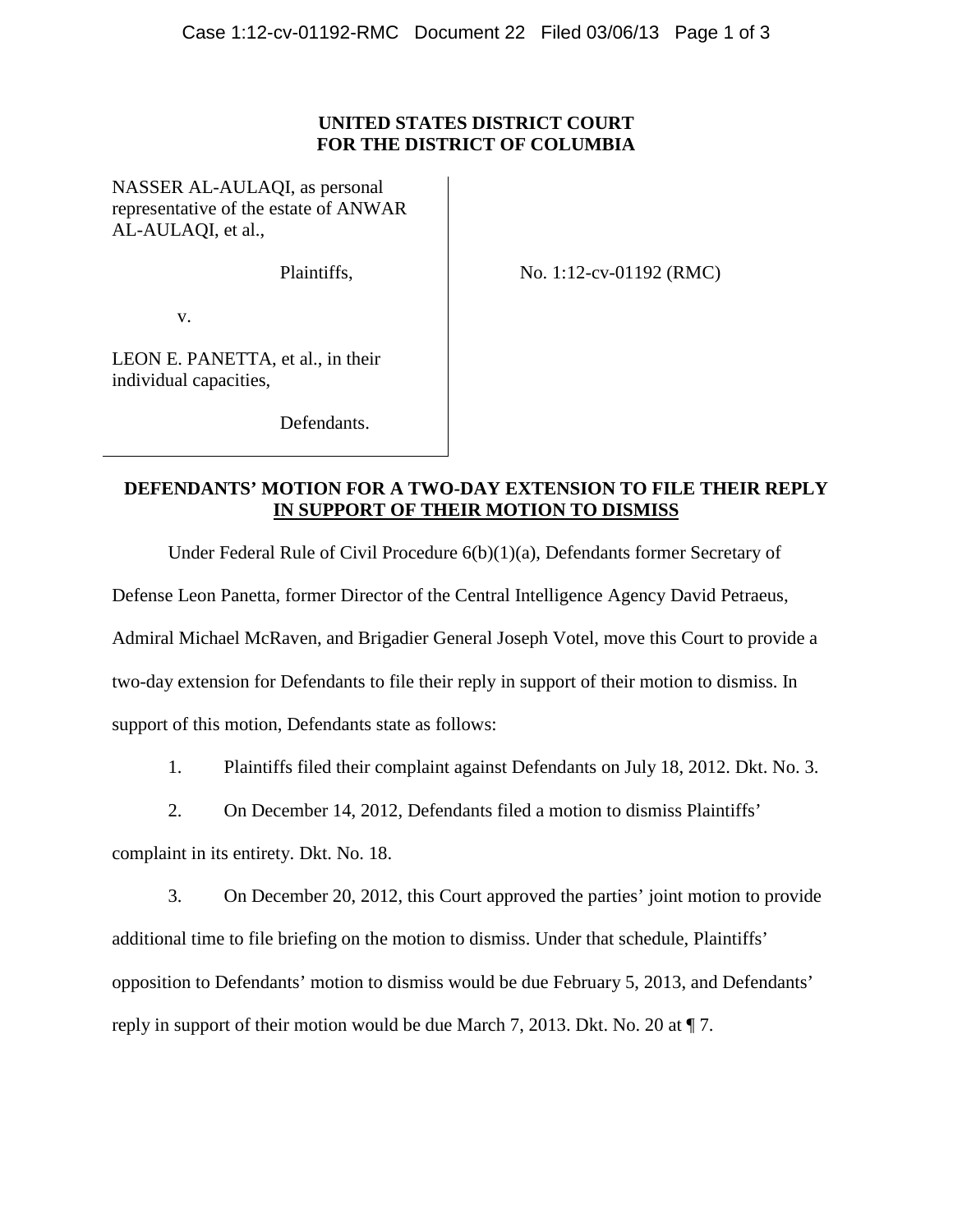## Case 1:12-cv-01192-RMC Document 22 Filed 03/06/13 Page 2 of 3

4. On February 5, 2013, Plaintiffs filed their opposition to Defendants' motion to dismiss. Dkt. No. 21.

5. On March 6, 2013, offices of the federal government in the Washington, D.C., area, including the offices of Defendants' counsel, the United States Department of Justice, were closed because of inclement weather.

6. It is currently unclear to Defendants' counsel whether the offices of the United States Department of Justice will be open tomorrow, and if so, what times they will be open. Internet outages and communication difficulties make the ability to finalize the reply and file it from a remote location unreliable.

7. Under Federal Rule of Civil Procedure 6(a)(1)(C), a two-day extension will extend the due date of Defendants' reply brief to Monday, March 11, 2013.

8. Pursuant to LCvR 7(m), Defendants' counsel attempted to contact Plaintiffs' counsel both by telephone and by e-mail on March 6, 2013, to determine whether Plaintiffs opposed Defendants' motion for an extension. Defendants' counsel has not been able to ascertain Plaintiffs' counsels' position on this motion, presumably because of weather conditions.

9. This motion is filed for good cause and is not intended to unnecessarily delay this litigation.

Defendants respectfully request that this Court enter an Order granting their motion for a two-day extension to file their reply, giving them until Monday, March 11, 2013, to file that reply.

2